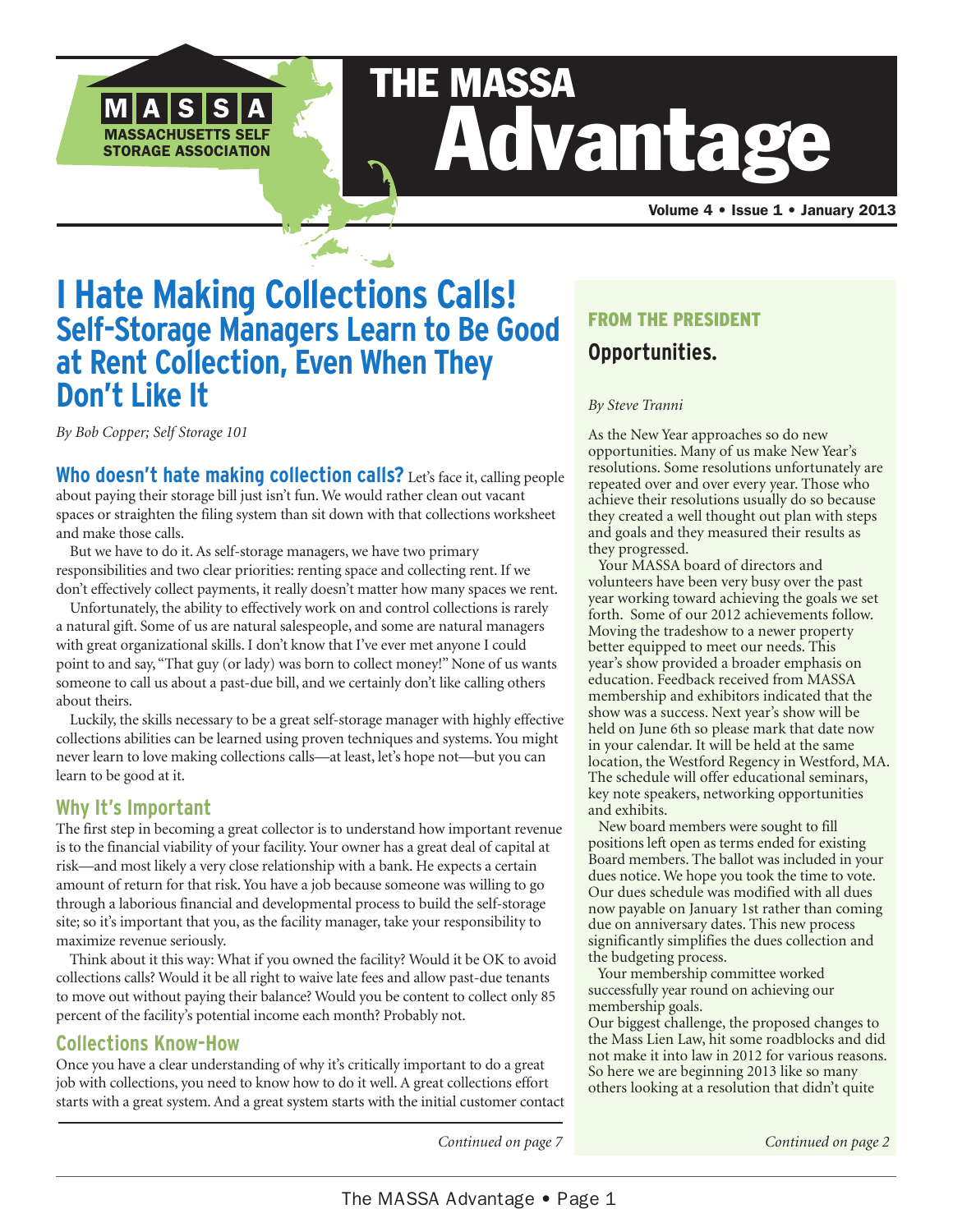Published by the Massachusetts Self Storage Association (MASSA), 17 Rivendell Road, Marlborough, CT 06447-1260 (617) 600- 4481, (860) 228-1337 fax, maselfstorage@maselfstorage.org www.maselfstorage.org

*The Massa Advantage* is a quarterly publication and is a benefit of membership. Advertisers contact the office to reserve space. All editorial and advertising copy should be submitted electronically to massa@maselfstorage.org. Next editorial/advertising deadline: **FEBRUARY 15, 2013**

#### **MASSA Board of Directors**

#### **PRESIDENT**

Steve Tranni (2014) Stor-U-Self Burlington, MA 01803 781-272-2899 x16 stranni@storuself.com

#### **VICE PRESIDENT**

Michael Kane (2014) Ashland's 126 Self Storage, Inc. Ashland, MA 01721 508-881-8550 mg.kane@verizon.net

#### **SECRETARY/TREASURER**

Joe Victoria (2014) Broco Realty, LLC Self Storage Center 401-529-1129 cell jmvictoria1@gmail.com nstorage@asabri.com

#### **PAST PRESIDENT**

Morgan P. Hanlon (2014) Casey Real Estate Investment, LLC New York, NY 10019 646.649.2586 morgan@stileslakeinvestors.com

#### **DIRECTORS**

Kellee Snyder (2015) Stor-U-Self 719-938-7757 woburn@storuself.com

Charlie Fritts (2013) Storage Investment Management, Inc. 716-689-7377 charlie@simi.org

Paul Maglio (2015) Storage Auction Solutions 978-777-5850 paul@storageauctionsolutions.com

Connie Neville (2014) Sperry Van Ness | Commercial Realty 781-372-7221 nevillec@svn.com

### MEMBERS NEWS

### **Welcome New Member!**

**Susan Sciarrillo,** Anchor Self Storage of Mashpee, LLC, Mashpee, MA **Barrett Peck,** Green Apple Energy, Oakhurst, NY

### **Opportunities.** *Continued from page 1*

happen the way we wanted it to. Now what do we do? Simply put, we regroup and try again. During the past twelve months Morgan Hanlon, Mike Gardner and Mike Kane invested time and effort leading our organization's attempt to change the law with the guidance of Anne Lynch, our lobbyist.

 As we move into 2013 our biggest challenge again will be our efforts to change the lien law. Mike Kane, Joe Victoria and I will be carrying forth the effort. While we did not make our goal in 2012, we did acquire a much broader depth of knowledge and experience. As a result, we are better equipped to move forward with a new legislative effort that includes a much broader range of changes that will benefit self storage operators and their clients. Your directors are working closely with the SSA and Anne Lynch on the new proposed legislation.

 In December we met with Mike Scanlon, the president and CEO of the SSA, and our lobbyists to develop the plan for the 2013 effort. It is encouraging to know that we have the experience, guidance and resources of the SSA backing us as we move forward. The proposed changes to the law will include language that will hopefully eliminate the need for placing legal ads in local newspapers and give operators the ability to list their lien sale on a web site instead. We are also attempting to give the client the option of receiving lien sale notifications by email or verified mail. They would make their selection at the time they sign their lease.

 Another issue being reviewed for possible inclusion is the towing and removal of vehicles from our properties. We are also putting into action additional legislative changes which will focus on protecting late fees charged and maximum value limits on items stored. An important legal issue on our agenda is securing the right and licensing to sell tenant insurance and collect premiums with rent.

 In addition to the legislative goals, is a plan to establish a MASSA Affiliate Vendor program. If successful the program would generate a list of affiliate vendors who would offer products or services to MASSA members at discounted rates. If this program is successful, you will realize more savings as a MASSA member.

 I think your board and volunteers did a great job for our association in 2012 and I thank everyone involved for their commitment to this organization. As we move forward in the New Year, we may be reaching out to you for grassroots support related to the legislative goals. I ask you now to be there if we need you to help us get more political support from your local representative. If we attack the legislative effort on all fronts, we will have a much better chance of success this year.

 We are your board of directors and we are always open to your suggestions, ideas and input on any issues. The Board list with contact information is on page 2 of this newsletter.

 In closing I wish everyone a Happy New Year and success in 2013 achieving the goals that are important to you.

## **There is strength in numbers.**  Help us grow our membership by referring nonmembers.

For information call (617) 600 - 4481 or e-mail Lornabolduc@maselfstorage.org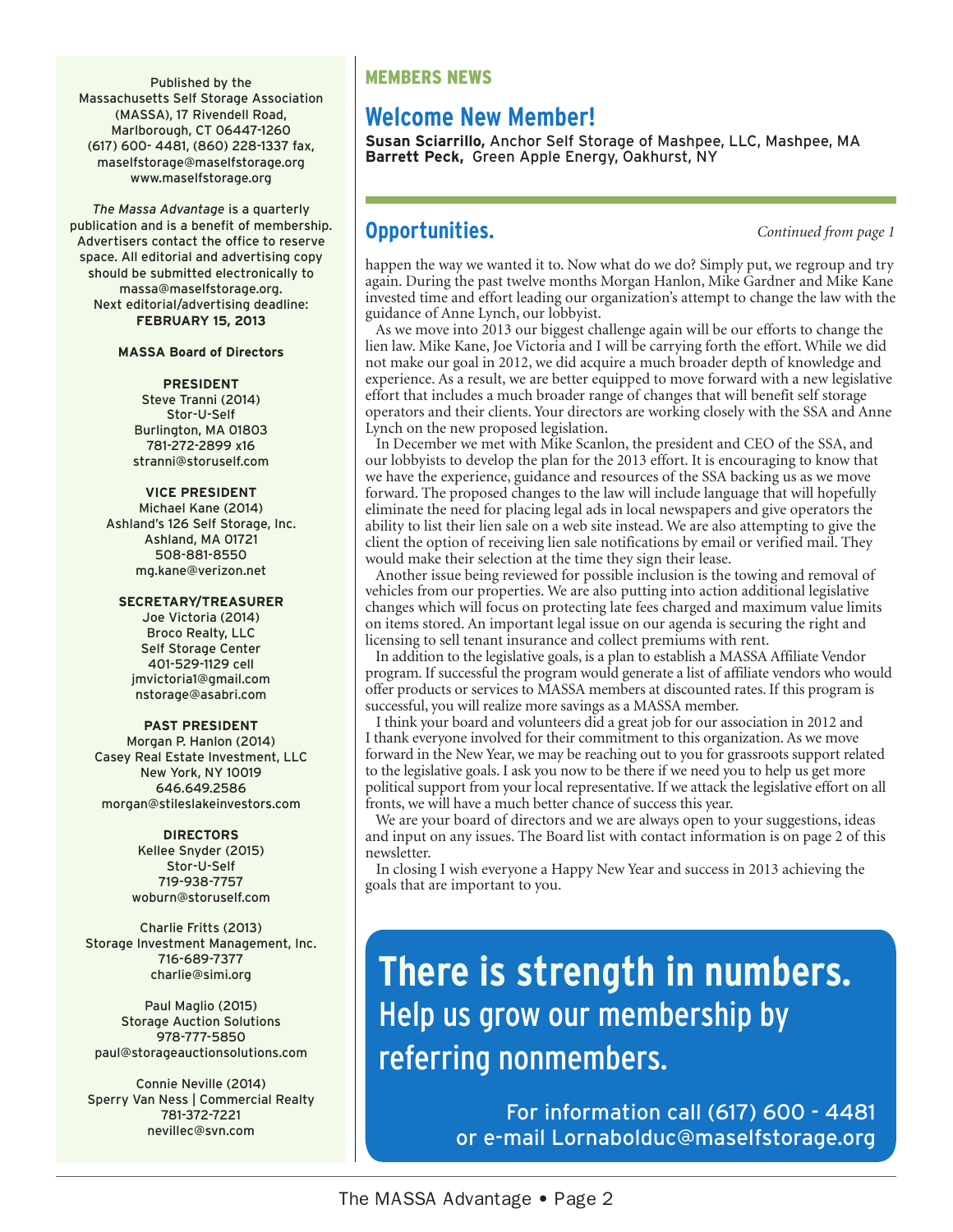# **MASSA Prepares for the Next Legislative Session**

s the end of the year approaches, the Massachusetts Self-Storage Association is gearing up to re-file and expand upon legislationimproving and updating the current notification requirements.Last session, MASSA filed Senate Bill 161, An Act Relative toImproving Notice Requirements for Self-Storage, bringing increased awareness to the self-storage industry, generally, and the impediments that face self-storage operators, specifically. While MASSA's bill sponsor, Senator Michael Moore (D, Millbury), fought for the legislation valiantly, the Joint Committee on Economic Development decided to hold the legislation for further review with the appointment of a new Senate Chairman late in the session. **A**

 With the concerns from committee in mind MASSA has worked on three key fronts since the end of formal legislative sessions in July:

• Working with the national storage association to secure financial support for a renewed effort in the 2013-2014 session. • Reaching out to legislative supporters to prepare them for next session.

• Amending the legislation to better reflect the full breadth of issues facing the self-storage industry. In the meantime, Senator Michael Moore, pending a final review of our amended legislation, appears to be poised to re-file the matter before the January 18, 2013 deadline.

 As the previous Chair of the Joint Committee on Community Development and Small Businesses, Senator Moore championed legislation to protect and increase the number of small and family-owned businesses within the Commonwealth. Accordingly, Senator Moore's dedication to small businesses development and support continues to make him the perfect candidate to sponsor MASSA's legislation again. In an effort to present broader appeal, we also hope to secure a filed matter by a House member.

 With MASSA preparing its own legislative filing for he 2013- 2014 legislative session, attention must also be focused on a broader issues which may impact association members. One particular matter that may have widespread implications is the need to develop a new funding mechanism for the Commonwealth's transportation system. Although the legislature provided a "last minute" remedy to the Massachusetts Bay Transportation Authority (MBTA) towards the end of formal sessions in 2012, the legislature needs to identify a more permanent solution. The funding solution, however, will likely encompass a broad tax policy or new revenue garnering measure. To date, proposals to expand the gas tax, increase the sales tax, collect an online sales tax and payroll tax increases on employees earning over \$100,000 have been bandied about with much discussion. Given the MBTA's needs to project its fiscal year 2014 operations and the interest in keeping a lengthy distance from the next round of elections, one can expect potential action on a revenue measure within the first six months of 2013. Lynch Associates will work with MASSA's leadership to keep the membership informed of any measures that may impact the industry. (Note: The start of the 2013-2014 session will also find business again lobbying legislators to freeze the unemployment insurance rates for another year. Without a rate freeze, employer contributions may rise significantly.)

 The strength of MASSA remains its membership. As the new legislative session begins, please let MASSA leadership know if

you know any elected officials or their staff. With that in mind, please be prepared to act if MASSA asks you to call or e-mail your legislators.

 As always, if you have any questions or concerns about MASSA's legislation or the legislative process, please do not hesitate to contact MASSA leadership or Lynch Associates.

### **In navigating the legislative process, every contact or friend can mean the difference between success and failure. Who do you know?**

### The legislators I know are:

Copy this form and fax to MASSA at 860-228-1337

### Leaders Needed Join the MASSA Leadership Team!

We're seeking volunteers to serve on the Membership Committee. Meetings are held by conference call, last less than an hour, and are held about six times per year. Our goals include making sure members are well-informed and increasing our membership base through new member recruitment.

If you are interested in being part of our volunteer leadership team, call the office at 617-600-4481, send e-mail to massa@maselfstorage.org.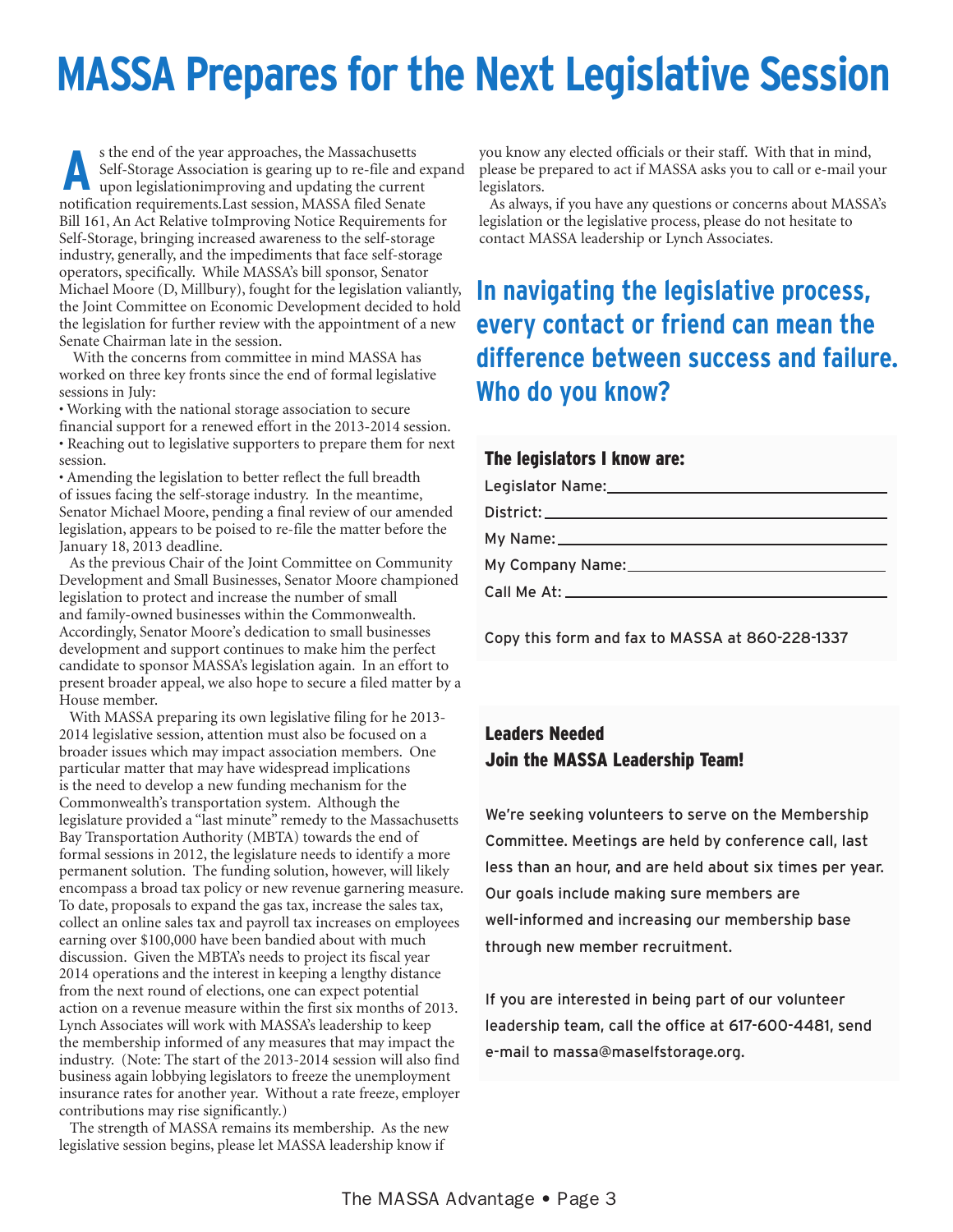# The Benefits of Going Solar

As a business owner in today's economic climate, you need to carefully consider operating expenses and investment opportunities. An investment in a solar energy system can give you numerous economic and environmental benefits, such as: **REDUCED ELECTRIC BILLS**- A solar installation will reduce or eliminate your current electric bill. By producing your own electricity, you purchase that much less from the utility company (avoided electric costs). The fact is a solar installation will produce electricity for at least 25 years, and that electric utility costs continue to increase yearly. A solar installation provides you with a levelized cost of electricity and increases your monthly cash flow by reducing your electric operating expenses.

**INCREASED PROPERTY VALUE**- A solar installation will increase the real estate value of your building.

**TAX CREDIT**- Your business is eligible for a 30% Federal Tax Credit of the system cost. The tax credit is on the books through 2016 and can be carried forward.

**DEPRECIATION**-A solar installation is eligible for the 5 year accelerated depreciation (MACRS) under the federal tax code. **ADDITIONAL INCOME**- Your installation could possibly earn income by producing ZREC's. A ZREC is a Class 1 Renewable Energy Certificate as defined under Connecticut law. One ZREC represent 1000 kilowatt hours of electricity that your solar installation produces, and has a 15 year income value attached to the production. The current estimated ZREC value is approximately \$150 per. ZREC redemption is determined through an auction process by your utility company.

**SUSTAINABILITY**- Solar energy is completely sustainable. Solar energy utilizes free fuel from the sun's rays, and the sun comes up every day. Every hour enough of the sun's energy hits the earth to power the entire world for one year.

**HELPING YOUR COMMUNITY**- Solar systems help your community by reducing the demand on the electric grid during peak times, which will assist in reducing the demand costs associated with the utility delivery of the electricity.

**POLLUTION REDUCTION**-You will reduce your business's carbon footprint and help provide clean energy for future generations. Solar reduces the amount of electricity that must be produced from the burning of fossil fuels. Also, there are no by-products from solar energy; all components of the solar panels are nontoxic. Therefore, you are reducing pollution, helping to keep our air clean and reducing our national dependency on foreign oil.  $\blacklozenge$ 

*Source: Thomas C. Loredo, Director of Sales and Operations, Renewable Resources, 119 Research Drive, Stamford, CT 06906, (203) 674-8361, www.rr-solar.com*

### **Investing in a Solar PV System Hedging Rising Electricity and Earning Income**

*By Nick Ochi, Elektron Solar – Westport, CT* 

**W**ith increased competition among manufacturers and improved incentives from the government, solar arrays are gaining traction in the U.S. The market continues to evolve, and today, investing in a Solar Photovoltaic (PV) system doesn't just save on your electric bill – with the utility incentive, it generates substantial income.

### **Benefits**

It all boils down to the simple concept behind solar PV technology: use free and abundant sunshine to produce costly electricity.

 To some, that ideal just represents a cleaner environment, less fossil fuels, and a safe home for polar bears, and while that's all nice, this technology has genuine business applications to for you to consider.

 Investing in a PV array is not a long-term guessing game: **the cost of the system is fixed, and with a very accurate estimate of the system's electrical production over its lifetime** (standard provision by the installer), **the rest is simple math.**

 A PV system should be seen as a way to lock in your cost of electricity. As a plus, you'll avoid an unraveling business plan every time the local utility rate goes  $up - a$  benefit near and dear to storage facilities.

### **Savings and Income**

Since you become a producer of at least a portion of your own electricity, your utility bill will drop immediately, or even be eliminated entirely. In the Case Study below, I'll demonstrate that a storage facility in CT can save over \$10,000 annually thanks to a solar array.

 These electrical savings alone are significant, but right now, a PV system generates income. Utilities are paying for PV systems to connect to the grid. These utilities want to be associated with as much clean energy as possible, and to achieve that, they'll measure your system's production quarterly and send you a payment. Coming from a major utility company, it's a stream of revenue you can safely rely on for the next 15 years. You'll see below, this powerful combination of savings and income makes PV systems incredible investments.

### **Case Study: 50kW System in Connecticut**

Below, I share data from a proposal here in Connecticut. The cost to install is \$142,000. With minimal maintenance, the total cost after 25 years is \$144,500.

| Costs*                                       | Installation                 | Annual Maintenance (25 years)                   |                                                                              | <b>Total</b> |
|----------------------------------------------|------------------------------|-------------------------------------------------|------------------------------------------------------------------------------|--------------|
|                                              | \$142,000                    | \$100                                           |                                                                              | \$144,500    |
| <b>Benefits</b>                              | <b>Federal Tax</b><br>Credit | <b>Annual Electrical</b><br>Savings* (25 years) | Annual<br>Income for<br> Clean Energy <br>Production<br>$(15 \text{ years})$ | <b>Total</b> |
|                                              | \$42,000                     | \$10,480                                        | \$8,100                                                                      | \$425,500    |
| Cash<br><b>Position</b><br>After 25<br>Years | \$281,000                    |                                                 |                                                                              |              |

\*All numbers are in 2012 dollars. Assumes 2% inflation in utility rate.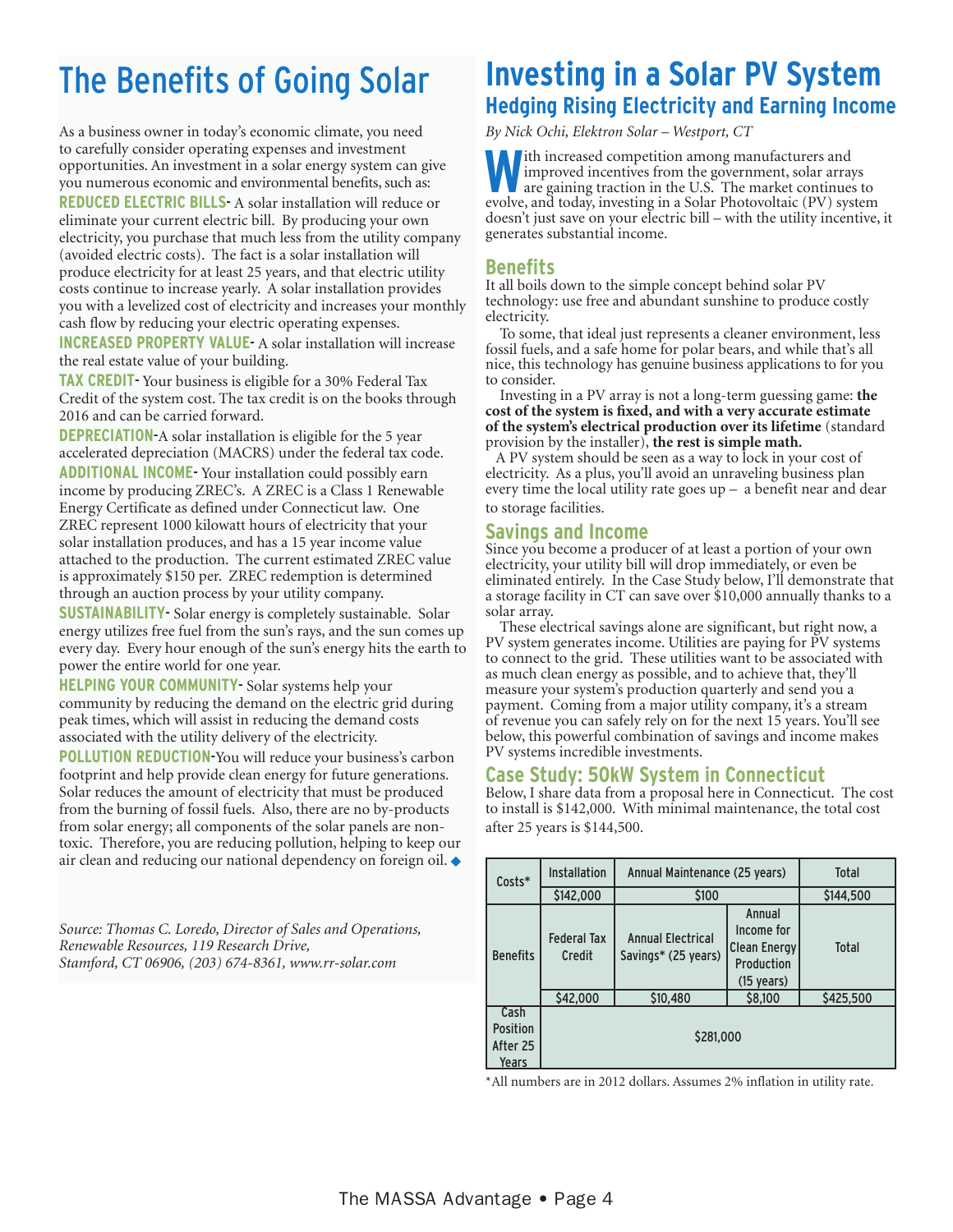### *Continued from page 4*

### **For benefits, the owner of the system**

**can take a \$42,000 Federal Tax Credit.**  The credit is calculated as 30% of the system price, and it is a dollar-for-dollar reduction in your tax liability.

### **For 25 years, the owner will save an average of \$10,480 on his utility**



**bill.** This number was calculated with conservative inflation for the utility rate (2%), and savings would be higher if the

*A PV system at Storage Investement Management's Newington facility, Planet Self Storage.*

utility rate jumped more than that. Above, we forecast the utility rate in 2037 to be \$0.26. At this rate, the system would save \$11,855 that year, but if the 2037 rate is actually closer to \$0.40, the annual savings will be around \$18,500.

**For 15 years, the owner will also receive quarterly income totaling approximately \$8,100 a year.** The Utilities simply can't satisfy clean energy regulations alone, and they are paying a premium for buildings to install a source of renewable energy that connects to the grid.

### **Final Analysis**

This PV array demonstrates much to be excited about. Though it's a considerable up-front investment, the 4-year payback period is quite quick and ROI is excellent. By Year 4, the system will have covered all installation costs, and any income or savings for the next 21 years will be profit on the investment, totaling about \$281,000. Granted, this building was well suited for a solar array, but many storage facilities share similar qualities – open area, extended roof space, easy access – and certainly all could use this boost in financial health. All of this only shows that the market for solar is quickly evolving, and those in position will be glad they acted early.  $\blacklozenge$ 

*Source: Nick Ochi, Elektron Solar LLC, 49 Richmondville Avenew, Westport, CT, (203) 557-3127 www.elektronsolar.com*

### **Energy Summit! Nuts and bolts program for owners and managers.**

*9:30 a.m., March 12, 2013 Pond House Grille, Glastonbury, CT*

Learn how to take advantage of the many benefits of going solar at your facility. A panel including solar experts from Renewable Resources Inc. along with a team of legal, accounting, finance, banking, real estate, insurance and Connecticut Clean Energy representative will present valuable information on solar projects as they apply to self storage including the incentive and financial benefits available.

 We will present an actual CTSSA facility case study and examine of the investment process. The panel of experts will discuss the various aspects of the solar project specific to their expertise. A Q&A period will follow. Register online at www.ctssa.org.

### **Register Today for the Energy Summit!**

**Pond House Grill,** 2935 Main Street, Glastonbury, CT March 12, 2013, 9:30 a.m.-2:00 p.m.

First and Last Name Company Address City/State/Zip Phone E-mail **Additional Registrants** First and Last Name E-mail **E-mail E-mail E-mail E-mail E-mail E-mail E-mail E-mail E-mail E-mail E-mail E-mail E-mail E-mail E-mail E-mail E-mail E-mail E-mail E-mail E-mail E-mail E-mail E-mail** First and Last Name E-mail First and Last Name E-mail **MASSA Members: \$45/person (includes lunch)**

Number of registrations  $\frac{1}{2}$  x \$45 = Amount enclosed: \$

Copy form and mail with you check payable to CTSSA, 17 Rivendell Road, Marlborough, CT 06447. Questions? Call 860-228-3624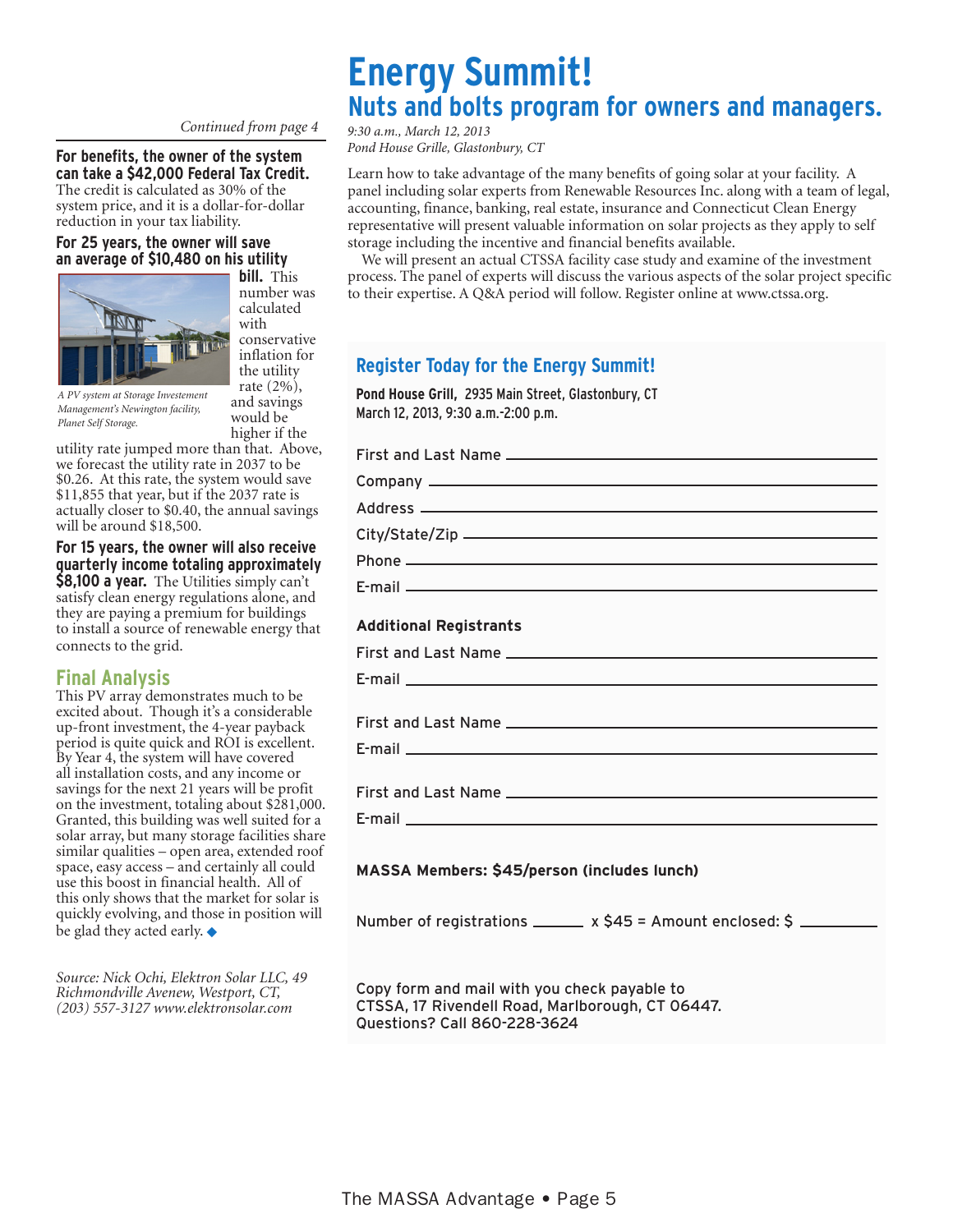When facing a zoning challenge, one of your first steps is to understand the rezoning process. A necessary re-zoning that suits the overall comprehensive plan of your community could be a simple administrative process that requires a simple application and a couple hearings. More complex cases, however, may be layered with public hearings, expensive submittals, and never-ending bureaucracy.

 Gather knowledge from the beginning. Visit your local planning office and understand the entire process. Read and understand the zoning you are trying to change, and the zoning you are requesting. Review the local community plans and comprehensive future plans. Research recent re-zoning requests and applications that were approved and denied. Understand the process!

 Make solid submittals. Being professional throughout the process requires that you provide all the necessary data, and then, maybe some additional supporting documents. Feasibility Studies, traffic impact studies, artistic renderings, preliminary site plans, stormwater detention plans, landscaping and green space plans, pictures of similar projects, examples of similar re-zonings, and all required documentation should be prepared and packaged professionally to ensure your application is easily understood. Anticipate the questions, and prepare the best answers. Rezoning Guideline #2: Gather Support

 For a re-zoning case that is not administrative, you need all the support you can gather, on the front-side of your application. Before meeting with persons of influence about your project, develop your project concepts to the point where they can be easily understood. This includes renderings, and conceptual site plans.

 Sometimes, a re-zoning can be more easily changed by the existing owner of a property than by a new owner. Consider this as part of your acquisition strategy.

 Meeting with adjacent landowners is a good first step after you have developed your concepts. Again, you must be prepared and understand how your new business might impact adjacent landowners and their individual interests. If it might be an eyesore, highlight and display the landscaping, lighting, or architectural features you intend to include to diminish expected concerns. It is a fine line to walk when you begin showing concepts to neighbors and taking suggestions. But when gathering support, you'll have to at least consider others' ideas within reason. A little extra buffer, a privacy fence, alternative lighting plans, or some landscaping might go a long way.

 Zoning cases are often political. I don't like it, and maybe you won't. But it is a reality. If you have friends who are influential, solicit their help. The more support you can gain, the better.

 Be able to present your concepts as benefits to the community. Although some older self storage properties are ugly, they are pretty quiet neighbors. Self storage can provide a nice transition between residential and commercial, or other uses. It meets a regular demand. Modern facilities are professional, clean and attractive. As owners, we want to run good operations that serve a need in the community. Neighbors and residents want to hear your values. It is never too early to begin promoting your new business.

### **Re-zoning Guideline #3: Build the Best Team**

Spending a year or more in a zoning case can expend a lot of resources. Don't waste time wading into waters that are unfamiliar. Entitlement is a project cost, and if successful, will add a lot of value to your property. To do things right the first time usually requires expert guidance. Like any other segment of the development process, the deal-maker's most valuable skill is in managing the team toward the end goal and ensuring quality.

### **Use professionals to put together your re-zoning applications. Engineers, architects, market consultants, and attorneys should be part of your re-zoning team.**

 The design professionals should understand the re-zoning process and what it requires in terms of conceptual design and development strategy. Market consultants can strengthen your re-zoning application if market data shows demand for additional storage, and attorneys can navigate the legal aspects of your unique application. Engaging the right team, and being certain they can work efficiently to move your interests forward, can improve your

re-zoning application, and add value to your property.

You want professionals on your team that have synergy, experience, and success on similar projects. Interview your prospective team members and be sure that you measure their success not by effort, but by results.

### **Be Realistic**

 Know the rules and the alternatives before taking on a re-zoning application. Are there other sites that can be immediately developed, but yield similar returns? Will a mixed-use or "out-ofthe-box" application aid in allowing self storage? Is there a higher and better use for the subject property?

 Self storage is not always the best use for a particular site. If your re-zoning case is an uphill battle, know the risks and quantify the losses you can withstand. Plan your re-zoning with a solid strategy that identifies the determining factors on when to move forward and when to cut losses.  $\triangle$ 

*Benjamin Burkhart is owner of BKB Properties and StorageStudy.com. He works closely with self storage owners and real estate developers on site selection, acquisition due-diligence, market and feasibility analysis and operations training. He can be reached at 804-598-8742 or ben@StorageStudy.com*

*Source: This article is reprinted with permission from Inside Self-Storage, the premier magazine of self-storage professionals. For information, visit www. insideselfstorage.com.*

## Exhibitor Registration Open!

### Sponsorships Available.

### Northeast Self Storage **Tradeshow**

Register online at www.maselfstorage.org

June 5-6, 2013 Westford Regency Inn & Conference Center Westford, MA  $M|A|S|S|A$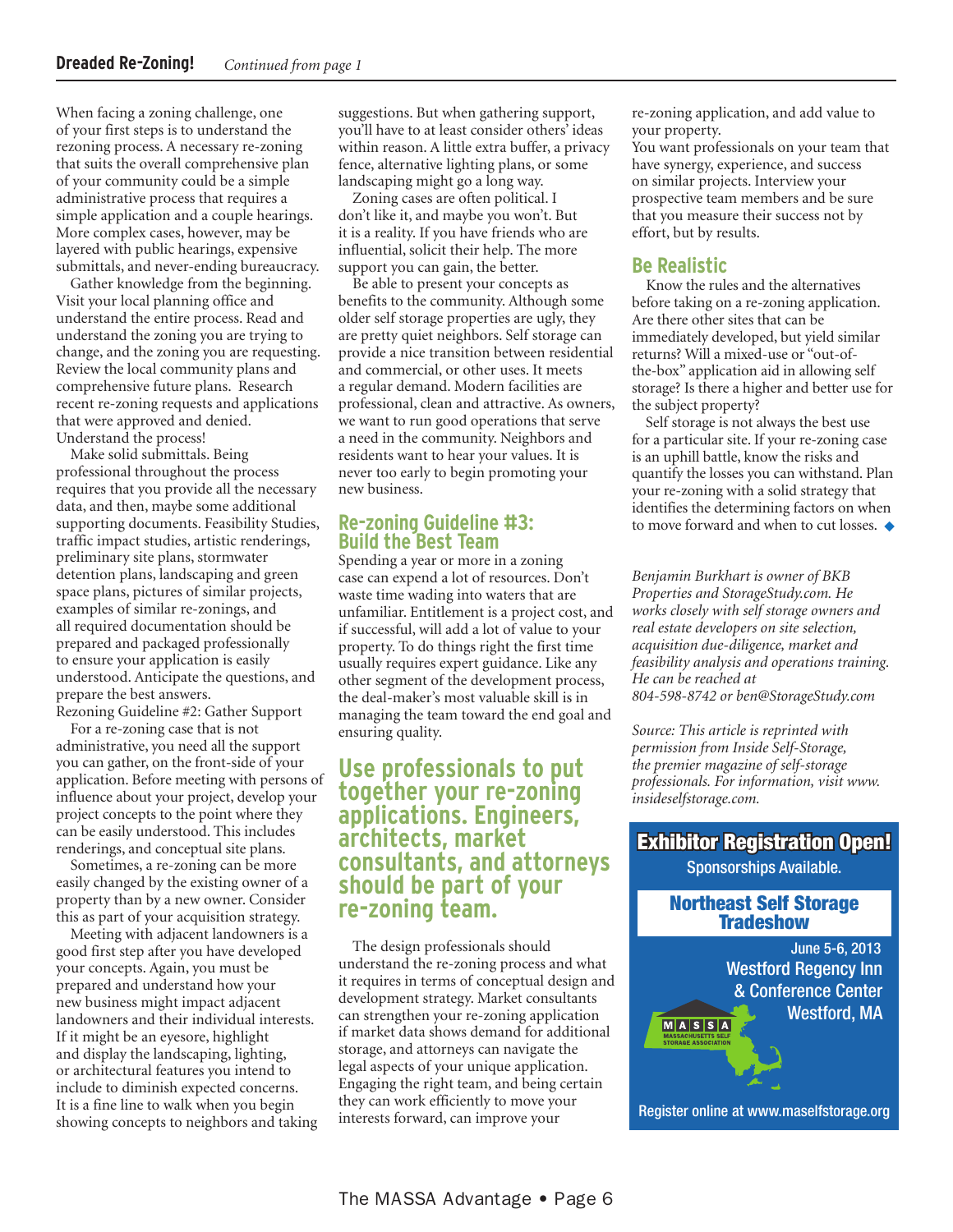### **Authorized Access and Facility Trespass: Who Is Knocking At Your Door?**

*By Scott I. Zucker, Esq.*

ppically, the only people that a self storage facility owner wants to see in its facility are its tenants (or potential new customers). However, there are always people coming an going from facilities and many of those peo ypically, the only people that a self storage facility owner wants to see in its facility are its tenants (or potential new customers). However, there are always people coming and property are not the tenants themselves but are those who are there on behalf of the tenant, work at their businesses, are helping them move or are making deliveries.

 Under the theory that self storage is not a bailment and the facility does not take care, custody or control of its tenants' property, as long as the lease is not in default, any party who has the access code to a facility and the keys to a unit lock can enter a storage unit, whether or not that person is the tenant.

### **Any tenant has the right to give his access code and keys to another person and a storage operator is not obligated to verify that person's right to be in the storage unit.**

This is true whether the tenant is an individual or a business. But what about someone who does not have the access code or the keys? What if the person is not the tenant, but is claiming to be "authorized" to enter the unit? The general rule is that, no matter whom the person is (with the exception of law enforcement), if they do not have the key and code, the operator should not permit them to enter the facility or a tenant's unit. This is true even if the person can prove that they are the wife, roommate, sibling or child of the tenant.

 What about access in so-called "emergency" situations like the daughter seeking entry into her mother's unit while she is in the hospital, the wife demanding entry into her husband's unit while he is in jail, the employee requesting immediate access into his company's unit to retrieve some merchandise? None of these scenarios necessarily allows for easy answers. Although the facility can always bend the rules and allow someone access into the tenant's unit, the best answer will always be no. In most instances, all it takes is for the person who is trying to get access to turn around and get written permission from the tenant notifying the facility to allow access into the unit. Although a notarized authorization is best, a signed document, even faxed or e-mailed, can be considered acceptable as long as the signature on the form and on the tenant's lease match. When a tenant is hospitalized or incarcerated, a power of attorney can be issued to enable another party to act on behalf of the tenant. In true emergency situations, a facility manager can also seek the advice of the police, if necessary. Although it is sometimes an unpleasant task to say no, especially where the plea for access to the unit is sincere and possibly even compelling, the facility operator must consider the risks of trying to do the nice thing compared to doing the right thing. All of the fences, gates and locks won't mean much if people who aren't tenants can simply come in to request access to a tenant's unit. A facility operator must be diligent in protecting access to the facility, if not for the tenant's benefit, then for their own protection from liability.

One of the most difficult issues encountered under



landlord and tenant law is determining the point at which a tenant's own access onto the facility property may become a trespass. Tenants can become trespassers. Criminal trespass is defined as the intentional entry onto another's property with knowledge that the entry is unauthorized. In that context, a tenant who has properly paid its rent but who tries to enter the premises before or after gate hours without permission can be considered a trespasser. The same might

be considered true for a tenant who has properly paid its rent but is on the property in violation of the terms of its rental agreement (i.e., is in breach of the peace). In that instance, after being asked to leave the premises by the operator, the tenant's refusal to leave may be considered a trespass. What about a tenant who is in default under its lease? Once a tenant is locked out of the facility, either by denying gate access or by overlocking a unit, that tenant may be considered a trespasser by entering the facility without authorization. Furthermore, if the tenant cuts the facility's lock to gain access to its unit, such an act could even be seen as breaking and entering. Practically speaking, when a tenant enters its own unit during default in order to retrieve its own property, it is unlikely that law enforcement authorities will prosecute for the tenant's trespass and theft of its own goods. Such a decision to prosecute will depend upon the tenant's other acts in entering the facility and retrieving its property, for example whether the tenant destroyed any of the facility's property to gain access (i.e., damaged gates, doors or locks) or whether there was any assault or battery against any individuals in the facility when the entry occurred. Without such occurrences, a tenant's taking of its own property may be seen as more of a civil matter than a criminal one and the tenant may not be prosecuted.  $\blacklozenge$ 

[This article was originally published in Scott's *Legal Monthly Minute* Newsletter in October 2012.]

*Scott Zucker is a founding partner in the Atlanta law firm of Weissmann Zucker Euster Morochnik P.C. and has been practicing law since 1987. Scott represents self storage owners and managers throughout the country on legal matters including property development, facility construction, lease preparation, employment policies and tenant claims defense. He also provides, on a consulting basis, advice to self storage companies in the areas of foreclosure and lien sales, premises liability and loss control safeguards. Scott can be reached at 404-364-4626 or by e-mail at Scott@wzlegal.com.*